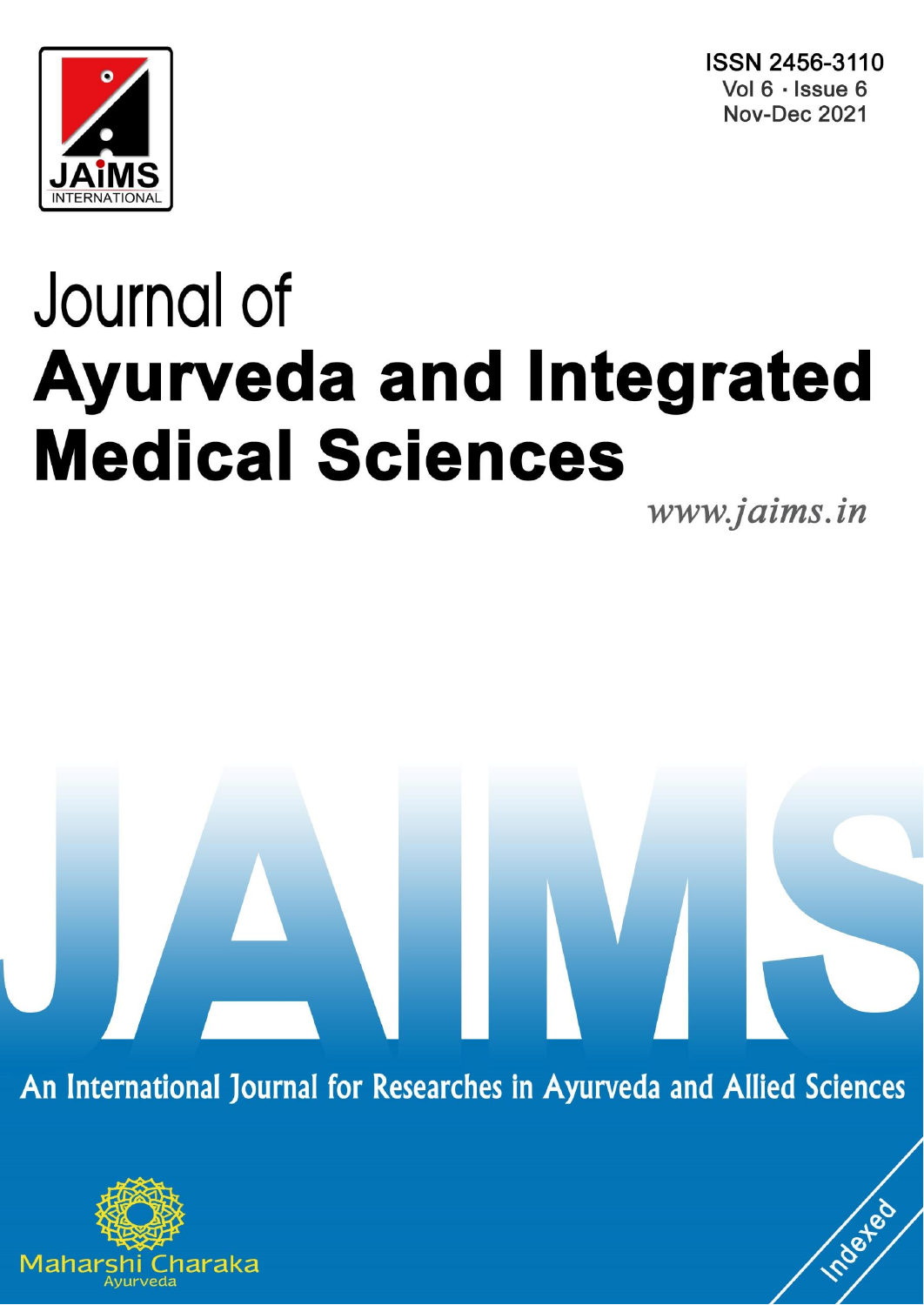

## **An Ayurvedic approach in the management of Watershed Stroke - A Case Report**

**Veena G Rao<sup>1</sup> , R. Jayaraj<sup>2</sup> , Ashwini A. Sangolli<sup>3</sup>**

*<sup>1</sup>Professor and Head, Department of PG studies in Panchakarma, JSS Ayurvedic Medical College, Mysuru, Karnataka, India.*

*<sup>2</sup>Professor, Department of Kayachikitsa, JSS Ayurvedic Medical College, Mysuru, Karnataka, India. 32 nd Year Post Graduate Scholar, Department of Panchakarma, JSS Ayurvedic Medical College, Mysuru, Karnataka, India*

## A B S T R A C T

Stroke is an acute onset of neurological dysfunction due to an abnormality in cerebral circulation with resultant signs and symptoms that correspond to involvement of focal areas of the brain and is commonly seen in elderly. However, the most common causes are thrombus, embolus and haemorrhage. Cerebraovascular Accident (CVA) is the third most common cause of death in high income countries after cancer and Ischemic Heart Disease (IHD), and the most common cause of severe physical disability.**[2]** Watershed stroke are a concern because they comprise approximately 10% of all ischemic stroke cases.**[3]** Among the stroke survivors, almost 50% will experience some disability. The main goals of therapy are to minimize brain damage and there by minimize neurologic deficit and disability and to improve the quality of life after the manifestation of stroke. Here is a case study of Watershed stroke, A 61 years old male patient presented with weakness of all four limbs and stiffness since 1 1/2 years, associated with Slurred speech, which was treated under Ayurveda principles. As per Ayurvedic Classics, this condition can be paralleled with *Sarvanga Roga*. This is explained in the context of *Pakshaghata*. Loss of function of half of the body with or without facial involvement is called as *Pakshaghata* or *Ekanga Roga*. If the same affects both halves of the body i.e., all 4 limbs, is called as *Sarvanga Roga*. In this case, there is *Raktamarga Avarodha in Shiras* by *Kapha* resulting in *Vatavriddhi* and *Dhatukshaya*. So *Kaphahara* followed by *Vatahara, Bahirparimarjana Chikitsa* like *Sarvanga Dhanyamla Seka*, *Sarvanga Taila Seka* and *Sarvanga Shashtikashali Pinda Sweda* were adopted which does *Kaphahara, Vatahara* and *Brimhana* respectively. Along with these treatments *Kala Basti* and *Shamanaushadhis* were administered and has proved beneficial.

**Key words:** *Watershed stroke, Sarvanga Roga, Kala Basti, Shamanaushadhis.*

#### **INTRODUCTION**

Watershed stroke is defined as a brain ischemia that is localized to the vulnerable border zones between the tissues supplied by the anterior, posterior and middle cerebral arteries.**[4]** The actual blood stream blockage / restriction site can be located far away from the

#### **Address for correspondence:**

**Dr. Ashwini A. Sangolli**

2nd Year Post Graduate Scholar, Department of Panchakarma, JSS Ayurvedic Medical College, Mysuru, Karnataka, India. **E-mail:** ashwinisangolli11@gmail.com

Submission Date: 07/11/2021 Accepted Date: 13/12/2021 **Access this article online**

**Quick Response Code**



**Website: www.jaims.in Published by Maharshi Charaka Ayurveda Organization, Vijayapur, Karnataka (Regd) under the license CC-by-NC-SA**

infarcts.**[3]** If low blood flow to watershed areas lasts for longer than a few minutes, the tissues in the watershed areas begin to die, causing a stroke. Clinical picture of watershed infarctions is often progressive or fluctuating; symptoms may be mild and are therefore probably underestimated.**[5]** Watershed strokes are localized to 2 primary regions of the brain and they are Cortical watersheds (CWS) and Internal Warersheds (IWS).**[6]** The resulting Symptoms differ based on the affected area of the brain. Watershed strokes symptoms are due to the reduced blood flow to brain, these leading to brain damage. Initial symptoms are Facial weakness (droop), Arm weakness (Drift), Speech difficulty (Slur)**[7]** etc. After the initial stroke, the symptoms depend on the area of the brain affected. Stroke presentation which are particularly suggestive of a watershed stroke include bilateral visual loss,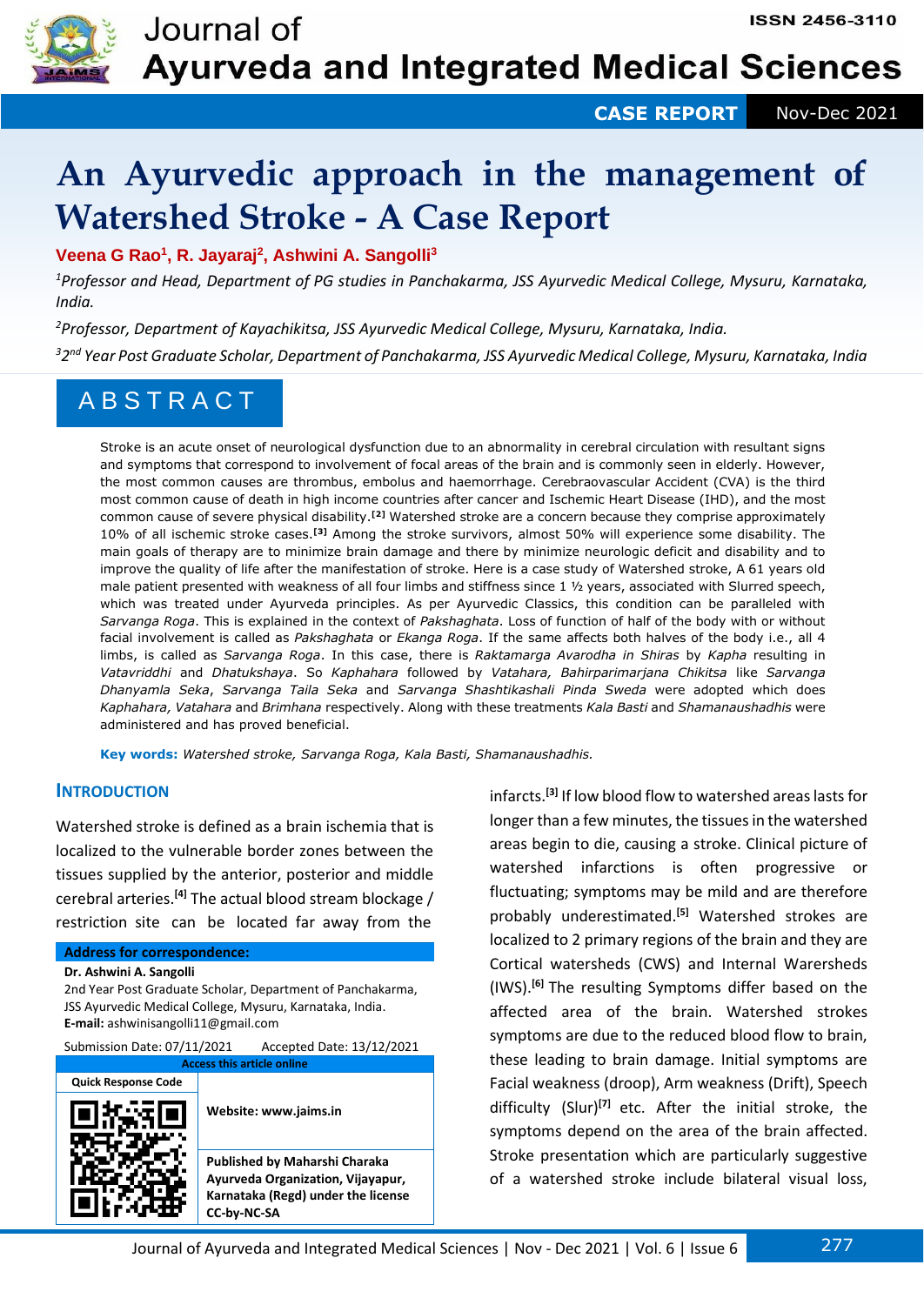**ISSN: 2456-3110** CASE REPORT Nov-Dec 2021

stupor, weakness of the proximal limbs, sparing the face, hands and feet.

Early diagnosis and timely medical intervention can drastically reduce the severity of a stroke, limit damage to the brain, improve the chances of full recovery and reduce recovery times massively. Prognosis-Watershed strokes are seldom fatal, but they can lead to neuromuscular degeneration as well as dementia. This degeneration at the watershed regions of the brain can lead to difficulties with movement and motor coordination as well as speech, long term care is focused around three areas like Rehabilitative therapy, surgical intervention and prevention of further watershed strokes.

The aim of the treatment is to manage the disease without further worsening and to provide better quality of life to the patient.

### **CASE STUDY**

A 60 years old male patient presented with weakness of all four limbs since 1 ½ years.

#### **H/O Present Illness**

1 ½ years back, suddenly he developed fever which was high grade, intermittent. After that he developed rashes all over the body associated with weakness in right and left UL and left LL. During its treatment he developed drug reactions in the form of maculopapular rashes all over the body. He was diagnosed to have Steven Johnson's syndrome and started treatment accordingly. Then the weakness progressed to right LL. No H/O loss of Consciousness/ Urinary/Stool incontinence. Later he was treated in ICU.

He was diagnosed as Suffering from Acute Ischemic stroke – Bilateral MCA and ACA Watershed territory, Severe Steven Johnson's syndrome.

Later weakness of both Upper and Lower limb increased gradually with facial deviation towards left associated with Stiffness and restricted movements of limbs and slurred speech. For further management of the condition patient got admitted to our hospital.

Patient is K/C/O DM since 4 years on medication.

#### **H/O Past Illness**

History of Steven Johnson's syndrome 4 years back.

H/O Tracheostomy surgery on 12/8/19 and PEG tube insertion.

N/C/K/O/ HTN, No H/O trauma, No H/O loss of consciousness, No chest pain, palpitations etc.

#### **Treatment History**

- 1. Tab Clopilet A 150mg (0-1-0)
- 2. Cap Pantocid DSR 40mg (0-1-0)
- 3. Tab Avas 20mg (0-1-0)
- 4. Tab Glimestar M2 (1-0-0)

**Family History -** Not specific

#### **Personal History**

Diet - Veg, Appetite - Decreased, Bowel - Constipation, Micturition - 7 to 8 times per day, Sleep - Sound.

#### **Physical Examination**

**Built -** Moderately built,

**Pallor, Ictrus, Cyanosis, Lymphadenopathy and Oedema -** Absent.

#### *Ashtasthana Pareeksha*

- *Nadi -* 78 beats/min
- Mala once in two days
- Mutra 7-8 times per day/once in night
- *Jiwha - Aliptha*
- *Shabdha - Prakrutha.*
- *Sparsha - Prakrutha.*
- *Drik - Prakrutha.*
- *Arkruthi - Madhyama*

#### *Dashavidha Pariksha*

- *Prakriti: Kapha* and *Vata*
- *Satwa, Samhanana, Sara, Saatmya - Madhyama*
- *Pramana - Madhyama*
- *Vyayaama Shakti - Madhyama*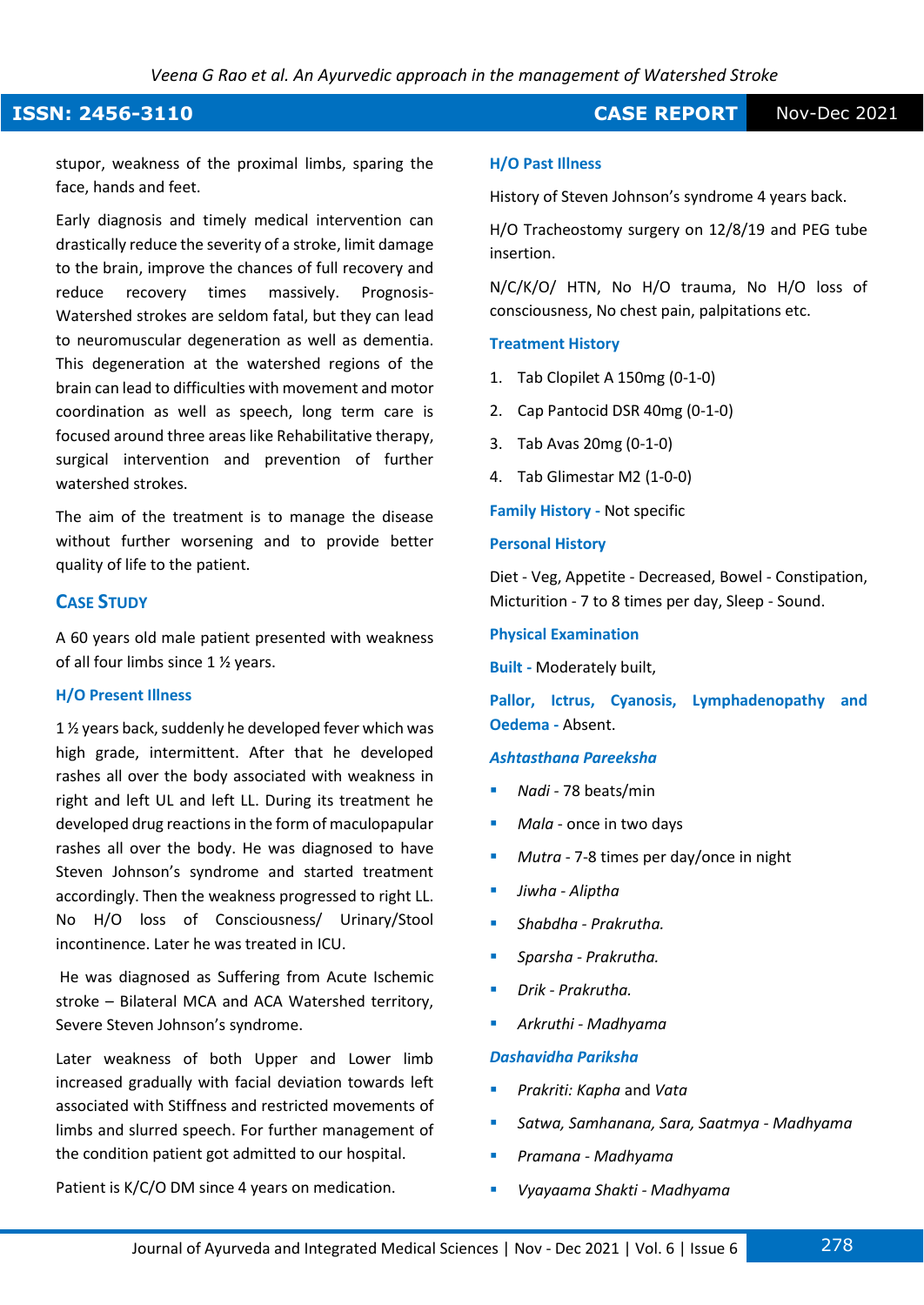## **ISSN: 2456-3110** CASE REPORT Nov-Dec 2021

- *Aahara Shakti - Madhyama*
- *Vayas -* 60years

#### **Systemic Examination**

Respiratory system: B/L NVBS heard

Cardiovascular system: S1 S2 heard.

Gastro-intestinal system: Per Abdomen – Soft, nontender and bowel sounds heard.

#### **Central Nervous System**

#### **A] Higher Mental Functions**

- Conscious and Co-operative
- Oriented to time, Place and Person
- Memory Intact
- Speech Slurred speech.

#### **B] Cranial Nerve Examinations**

Facial nerves (7<sup>th</sup>)

- Forehead frowning : Normal
- Eyebrow raising : Normal
- Eye closure : Normal
- Teeth showing : Normal
- Blowing of cheek : Reduced puffing in right side
- Nasolabial fold : Absent

Spinal accessory nerve  $(11<sup>th</sup>)$ 

Shrugging of shoulder- Diminished in both sides Rest of cranial nerves - Normal.

#### **C] Motor System**

|                           |                |            | <b>Right</b>                                            | Left     |
|---------------------------|----------------|------------|---------------------------------------------------------|----------|
| Attitude<br>1.<br>of limb |                | Upper limb | Adducted<br>Flexed<br>and<br>elbow, wrist<br>and digits | Normal   |
|                           |                | Lower limb | Normal                                                  | Extended |
| 2.                        | Muscle<br>tone | Upper limb | Rigidity                                                | Rigidity |
|                           |                | Lower limb | Rigidity                                                | Rigidity |

| Muscle<br>3.<br>Power | Upper limb | 1/5         | 2/5    |  |
|-----------------------|------------|-------------|--------|--|
|                       | Lower limb | 3/5         | 2/5    |  |
| Muscle<br>4.<br>bulk  |            | Upper limbs | Normal |  |
|                       |            | Lower limbs | Normal |  |

- 5. Tropical changes No bed sores.
- 6. Atrophy and Hypertrophy Absent
- 7. Fasciculation & Irritability Absent
- 8. Coordination -

Upper Limb - a) Finger to nose test - Can't be Elicited

Lower Limb – a) Heal to knee test - Can't be Elicited

- 9. Involuntary Movement Absent
- 10. Gait and Posture: Instability while walking with a fear of fall (unable to walk without support)
- 11. Reflexes:

Superficial reflexes -

- Corneal and Abdominal Reflex Normal
- Plantar Babinski's Sign Positive both Lower limbs.
- Deep tendon reflexes

| <b>Reflexes</b> | <b>Right</b> | Left        |
|-----------------|--------------|-------------|
| Bicep's jerk    | Exaggerated  | Exaggerated |
| Triceps jerk    | Exaggerated  | Exaggerated |
| Knee jerk       | Exaggerated  | Exaggerated |
| Ankle jerk      | Exaggerated  | Exaggerated |
| Clonus          | Absent       | Absent      |

■ Visceral reflexes (micturition & bowel) - Intact

#### **D] Sensory System**

- Superficial : Touch, Temperature, pain sense-Intact
- Deep pain perception : Intact
- Vibration Sense : Intact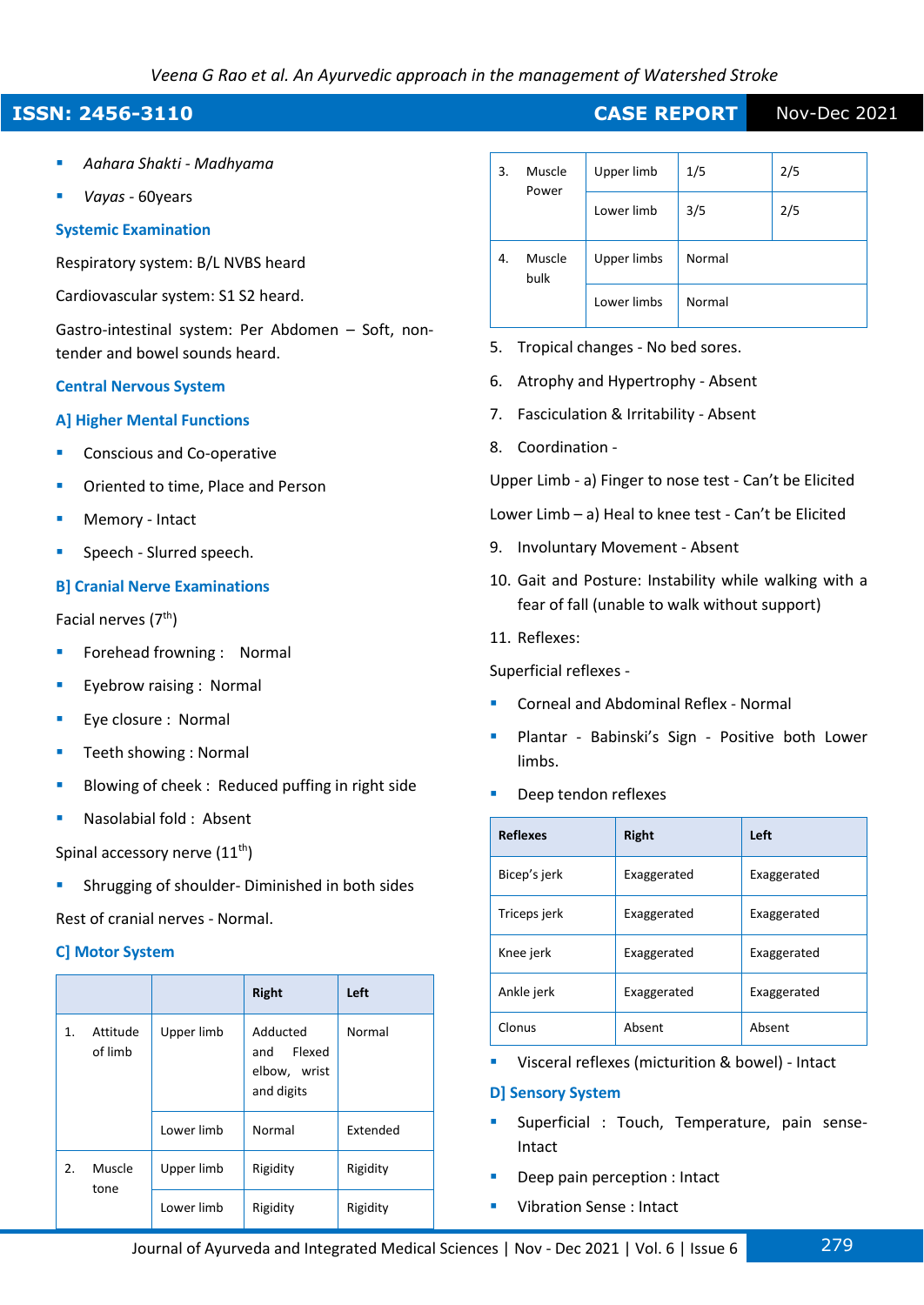- One point localization, Two point discrimination : Intact
- Graphesthesia & Stereognosis : Intact

#### **Investigation**

Routine studies of blood and urine were within normal limits.

#### **MRI - Brain with spine screening without contrast**

- 1. Multifocal infarcts involving left MCA, superficial and deep watershed territory.
- 2. Multifocal and multiphasic infarcts involving right fronto-parietal region – distal ACA/ MCA watershed territory.
- 3. Suggested Vascular imaging.

#### **Doppler Carotids (Duplex)**

- Intimal thickening in bilateral common carotid arteries and internal carotid artery.
- Large segment free floating thrombus in the left common carotid artery extending into left external carotid artery causing 90% luminal narrowing.
- Suggest CT angio

#### **CT Scan Neck Angiography**

- Long segment thrombus involving distal segment of left CCA extending upto bifurcation.
- Occlusion of A3 segment of bilateral ACAs.

#### **MRI Brain – T2 Diffusion**

Temporal evolution of the infarcts involving bilateral distal ACA territories and left MCA posterior watershed territory.

#### **Intervention**

#### **Table 1: Showing the treatment.**

| <b>SN</b> | <b>Treatment</b>                                                    | $1st$ sitting                              | 2 <sup>nd</sup> sitting |
|-----------|---------------------------------------------------------------------|--------------------------------------------|-------------------------|
| 1.        | Sarvanga Dhanyamla<br>Seka                                          | First - 7 days                             | First - 7<br>days       |
| 2.        | Sarvanga Taila Seka with<br>Mahamasha Taila +<br>Dhanwantara Taila. | 8 <sup>th</sup> to 14 <sup>th</sup><br>day | $8th$ to $14th$<br>day  |

| 3. | Sarvanga Shashtikashali<br>Pinda Sweda               | $15th$ to $21th$<br>day | $15th$ to $21th$<br>day |
|----|------------------------------------------------------|-------------------------|-------------------------|
| 4. | Shirodhara with<br>Ksheerabala taila                 | First 10 days           | First 10<br>days        |
| 5. | <b>Thalam with Rasanadi</b><br>$Churna + lemon$      | First 10 days           | First 10<br>days        |
| 6. | Kala Basti                                           | 9 days                  | 9 days                  |
|    | Anuvasana Basti with<br>Mahanarayana Taila<br>(70ml) |                         |                         |
|    | Niruha Basti -                                       |                         |                         |
|    | Madhu - 70ml                                         | 6 days                  | 6 days                  |
|    | Saindhava Lavana - 6<br>gms                          |                         |                         |
|    | Mahamasha Taila - 70ml                               |                         |                         |
|    | Dhanwantara Taila -<br>70 <sub>ml</sub>              |                         |                         |
|    | Kalka - 25 gm                                        |                         |                         |
|    | Mustadi Yapana Ksheera<br>Kashaya - 350ml            |                         |                         |
|    |                                                      |                         |                         |

#### **Table 2: Showing the** *Shamana Aushadhi*

| S<br>N         | <b>Shamanausha</b><br>di                             | Dose                                         | Anupa<br>na                                                     | 1st<br>sittin<br>g | 2 <sub>nd</sub><br>sittin<br>g |
|----------------|------------------------------------------------------|----------------------------------------------|-----------------------------------------------------------------|--------------------|--------------------------------|
| $\mathbf{1}$ . | Gandharvahast<br>adi Eranda<br>Taila                 | $0 - 0 - 10$ ml<br>Night<br>before food      | With<br>equal<br>quantit<br>y of<br>Ushna<br>Ksheer<br>$\alpha$ | For 3<br>days      | For 3<br>days                  |
| 2.             | Ashtvarga<br>Kashaya +<br>Danadanayana<br>di Kashaya | 20ml-0-<br>20ml (10ml<br>each) After<br>food | Sukosh<br>na Jala                                               | 21<br>days         | 21<br>days                     |
| 3.             | Tablet<br>Ekangaveerara<br>sa                        | $(1-1-1)$<br>Af<br>ter food                  | Sukosh<br>na Jala                                               | 21<br>days         | 21<br>days                     |

**ISSN: 2456-3110** CASE REPORT Nov-Dec 2021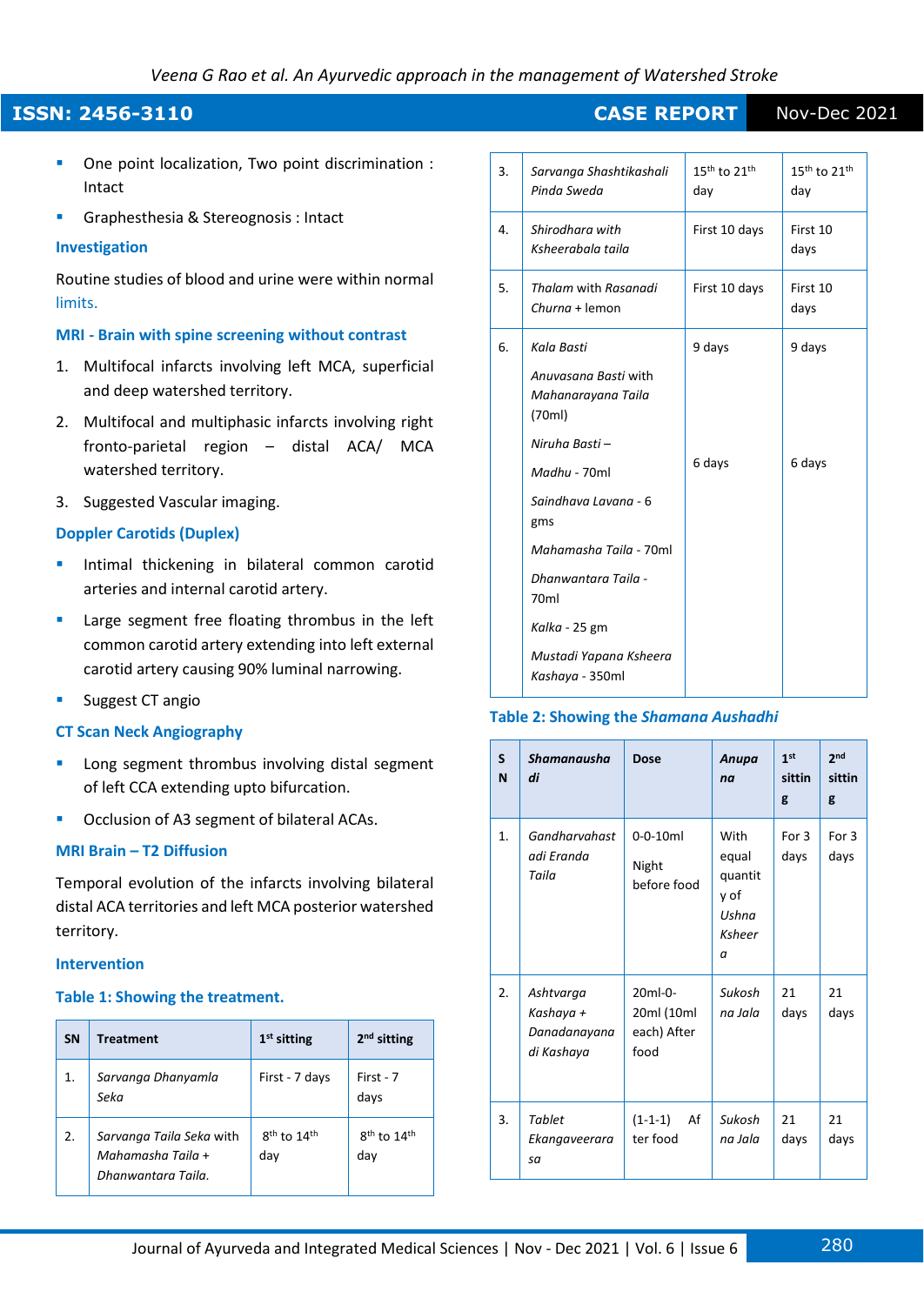**ISSN: 2456-3110** CASE REPORT Nov-Dec 2021

| 4. | Balamoola<br>Ksheera<br>Kashaya | $(0-50ml-0)$<br>After food | Sukosh<br>na Jala | days | 21<br>davs |
|----|---------------------------------|----------------------------|-------------------|------|------------|
|----|---------------------------------|----------------------------|-------------------|------|------------|

### **Table 3: Showing the** *Shamana Aushadhis* **at the time of discharge**

| S<br>N         | <b>Shamana</b><br>Aushadi                                   | <b>Dose</b>                     | Anupa<br>na       | 1 <sup>st</sup><br>sittin<br>g | 2 <sub>nd</sub><br>sittin<br>g |
|----------------|-------------------------------------------------------------|---------------------------------|-------------------|--------------------------------|--------------------------------|
| $\mathbf{1}$ . | Cap<br>Dhanwantara<br>101                                   | $(2-0-2)$<br>After food         | Sukosh<br>na Jala | 1 <sub>mon</sub><br>th         | 1<br>mont<br>h                 |
| 2.             | Mashathmaqup<br>thadi<br>Kashayam +<br>Hingu +<br>Saindhava | (50ml-0-<br>50ml)<br>After food | Sukosh<br>na Jala | 1 <sub>mon</sub><br>th         | 1 <sub>mon</sub><br>th         |
| 3.             | Ekanga Veera<br>Rasa                                        | $(1 - 0 - 1)$<br>A<br>fter food | Sukosh<br>na Jala | $1$ mon<br>th                  | 1 <sub>mon</sub><br>th         |
| 4.             | Tab Shivaqutika                                             | $(1 - 0 - 0)$<br>A<br>fter food | Sukosh<br>na Jala | 1 <sub>mon</sub><br>th         | 1 <sub>mon</sub><br>th         |

### **OBSERVATION AND RESULT**

- There was no much change for a week at the beginning of the treatment. Later after 1 week patient could able to stand with support, later muscle power was improved in the upper limbs and rigidity got reduced a little in the lower limbs. By the end first sitting patient's muscle power improved and patient could able to sit and stand with 2 person's support.
- After 5 months he was admitted again for the 2nd sitting of treatment. The same treatment protocol was followed during 2nd sitting and even *Shamana Aushadis*. Gradually by the end of the 2nd sitting of treatment patients muscle power got improved and rigidity reduced and the patient could able to sit and stand without support and walk with support. There was significant reduction in signs and symptoms.

#### **DISCUSSION**

In *Ayurveda*, this type of quadriplegia can be paralled with *Sarvanga Roga*. This is explained in the context of

*Pakshaghata*. Loss of function of half of the body with or without facial involvement is called as *Pakshaghata* or *Ekanga Roga*. The same on both halves of the body is called as *Sarvanga Roga.***[8]** As per *Acharya Sushruta, Akarmanyata* as *Ishatkarmakshayamam –* partial loss of function, whereas commentator *Dalhana* interprets *Achetana* as *Alpachetana*, referring to partial loss of sensation.**[9]** In this case there is *Raktamarga Avarodha*  in *Shiras* by *Kapha* resulting in *Vatavriddhi* and *Dhatukshaya*. So *Upastabhitha Vata Chikitsa* was followed.

Initially patient was treated with *Shirodhara with Ksheerabala Taila***[10]** and *Sarvanga Dhanyamla Seka.***[12]** *Shirodhara* is a type of *Mastiskya*, helps in *Vakmanasthiryakara* (Increases stability in speech and mind) *Shareerabalasthiryakara* (increases strength), *Ksheerabala Taila* is mainly indicated in *Vata Vyadhis* acts as *Vatashamana, Brimhana* and *Jeevana*.

*Thalam* with *Rasanadi Churna* + lemon is *Klamhara*, and imparts strength to sight, *Rasanadi Churna* contains *Rasna, Aswagandha, Devadaru, Katuki, Sarjarasa, Kushta, Vacha, Kanyarasa, Gairika, Yastimadhu, Balamoola, Musta, Sunti, Maricha, Pippali, Useera, Agaru* etc. and it acts as *Vatakaphahara.***[11]**

To start with *Rukshana Karma* is very much essential in this case to remove *Stabdatha* and highly beneficial in stroke due to ischemia or infarction. Hence it was done with *Dhanyamla Seka* which is *Vatakaphahara*, *Deha Sthariyakara, Sroto-Vishodhanam Amapachaka* and *Pusthikara.*

*Sarvanga Taila Seka* with *Mahamasha Taila***[13]** and *Dhanwantara Taila,***[14]** which act as *Vatashamaka*. *Mahamasha Taila*, which is *Ushna, Guru, Balya, Brihmana* and *Vatashamana*. *Dhanwantara Taila* are *Madhura, Sheeta, Guru, Balya* and *Brihmana* in action. In *Sarvanga Shashtika Shali Pinda Sweda, Shashtika Shali* processed in *Balamoola Ksheera Kashaya* is *Snigdha* and *Brimhana* acts as *Vatahara* and helps in improving the muscle power and reduces rigidity.

For *Kosthashodhana*, *Gandharvahastadieranda Taila***[15]** was given with *Ksheera* orally before food for 3 days, which is one of the best *Vatalomana* and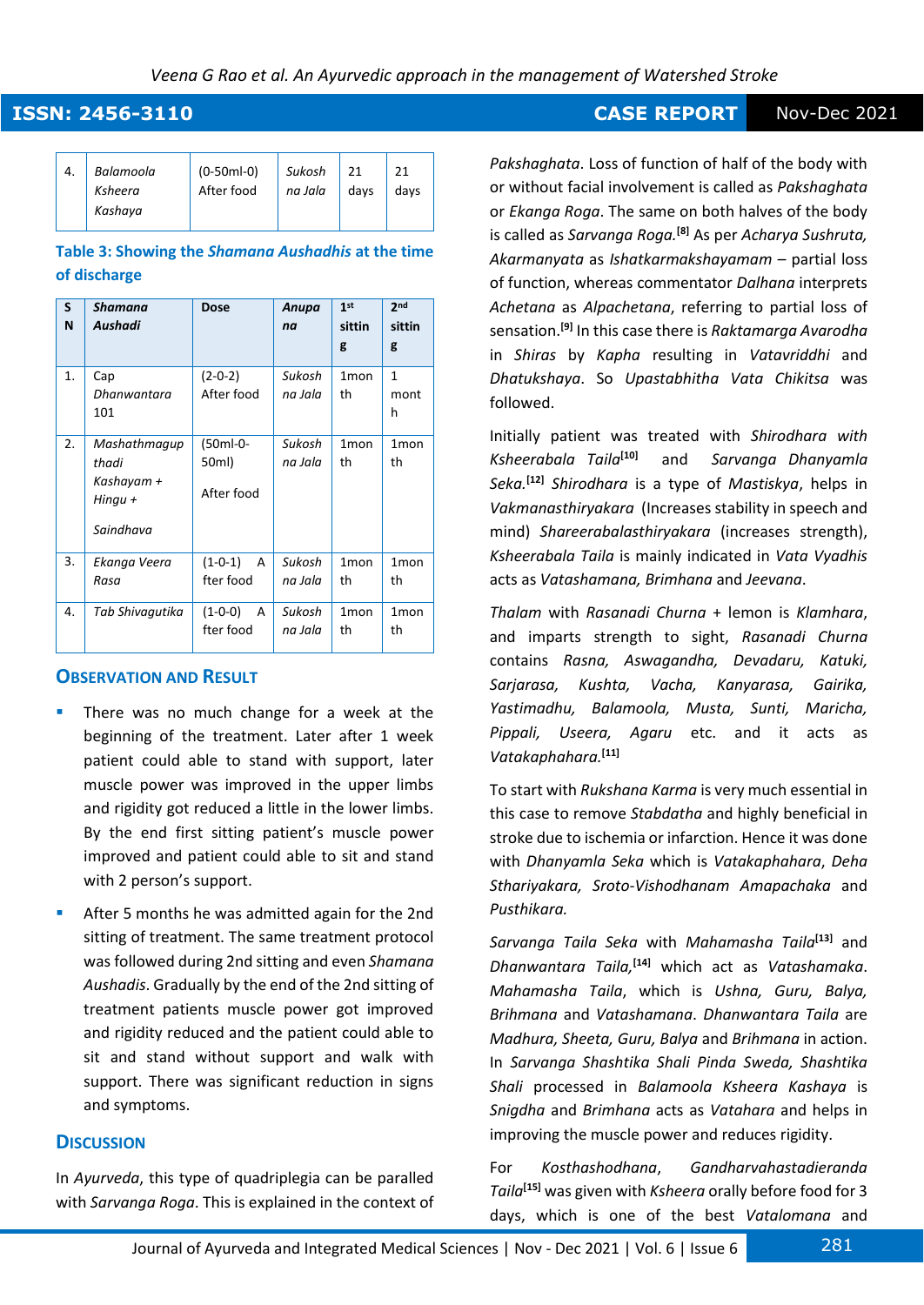## **ISSN: 2456-3110** CASE REPORT Nov-Dec 2021

*Vatakaphahara*, it does the *Srotovishodana,* and *Adhobhagadoshahara*.

*Mustadi Yapana Basti***[16]** in the pattern of *Kala Basti* administered as patient's built was good. *Mustadi Yapana Basti* is having both *Lekhana* and *Brimhana* action simultaneously. It nourishes the *Rasadi Dhatu*. The ingredients of *Mustadi Yapana Basti* have predominant *Vatahara, Deepana, Sadhyobalajana* and *Rasayana* properties. Drugs used in preparation of *Mustadi Yapana Basti* especially attributed with property of *"Mamsa-Balajanan"* (increase muscle power). Drugs like *Ksheera, Ghrita, Bala, Haritaki, Yasthimadhu* etc. drugs have properties of *Balya, Snigdha, Jivaniya, Guru,* and *Madhur Rasa* and *Vipak, Sheeta Virya*. These properties will reduce *Dourbalya* as well as others symptoms due to vitiated *Vata*.

*Anuvasana Basti* was given with *Mahanarayana Taila,***[17]** which is *Madhura, Sheeta, Guru, Balya, Brihmana* and its main ingredients is *Shatavari*. As it is *Vatapitta Shamaka* it is highly beneficial in *Dhatukshayajanya Vatavyadhi* i.e., degenerative neurological disorders. The *Sneha Dravyas* used in *Niruha Basti* were *Mahamasha Taila,***[13]** which is *Ushna, Guru, Balya, Brihmana and Vatashamana*. It contains *Masha* & *Dashamoola* as major ingredients. It is highly useful in muscular weakness. *Dhanwantara Taila* is *Madhura, Sheeta, Guru, Balya, Brihmana*.

*Astavargha Kashaya***[18]** is *Katu Tikta Rasa, Ushna Veerya, Vata Kapha Hara*. It is also called as *Balasahacharadi Kashaya* because it contains *Bala, Sahachara, Eranda, Shunti* etc. drugs. *Danadanayanadi Kashaya***[19]** is *Tikta Katu, Ushna Veerya* and *Kaphanubhandha Vata Hara*. Its main ingredient is *Danadanayana (Kuberaksha Mula)*, *Shunti, Shigru, Rasana, Pippali* etc. Both *Kashayas* are used in *Avarana*  & *Vatakaphaja* conditions.

*Ekangaveera Rasa***[20]** possesses *Teekshna* and *Ushna Guna, Ushna Veerya, Vatakaphahara, Dhatupustikara, Deepana, Balya, Rasayana* because it contains *Shuddha Gandhaka, Mruta Soota, Lauha Bhasma, Abhra Bhasma, Vanga Bhasma, Tamra Bhsama, Nagara, Maricha, Pippali, Nirgundi* etc. *Ekangaveera* 

*Rasa* is indicated in *Vata* and *Vatakapha* predominant neurological conditions.

*Balamoola Ksheera Kashaya***[21]** was given for nourishment as explained by *Acharya Susrutha.*

At the time of discharge patient was administered with *Dhanawanatara* 101 capsule, which is *Brimhana*. *Mashathmagupthadi Kashayam***[22]** was given along with *Hingu* and *Saindhava* as *Prakshepaka Dravya*, it contains *Masha, Athmaguptha, Eranda, Bala* and specially indicated in *Pakshaghata*.

*Shivagutika* tablet contains *Shilajatu, triphala* etc. which is *Srotoshodhaka, Vatakaphahara, Rasayana* in action.

Along with above treatment, to mobilize the limbs and to improve gait, Physiotherapy like gait training, balancing exercise, strengthening exercise and coordination exercise for upper & lower limbs were advised.

These *Panchakarma* therapies and *Shamana Aushadis* has given Significant improvement by reducing the signs and symptoms. By the end of the treatment, patient was able to stand without support and walk with support.

#### **CONCLUSION**

Watershed infarcts occur at the junction between the two non-anastomosing distal arterial distributions in the brain. Classically it presents with weakness of proximal arm and legs muscles and preservation of distal strength. This can be paralleled with *Sarvanga Roga* as there is *Karmakshaya* of all four limbs. Early diagnosis and timely medical intervention can drastically reduce the severity of a stroke, limit damage to the brain and improve the chances of a full recovery. Through *Avarana Chikitsa* followed by *Kevala Vata Chikitsa, Sarvangavata* i.e., Watershed stroke can be effectively managed by *Panchakarma* and *Shamaushadhis*.

#### **REFERENCES**

1. E.C. Warner, Savill's System of Clinical Medicine, 14<sup>th</sup> edition 2005, CBS Publishers and Distributors Chapter 19 P -1183,Pp-1496